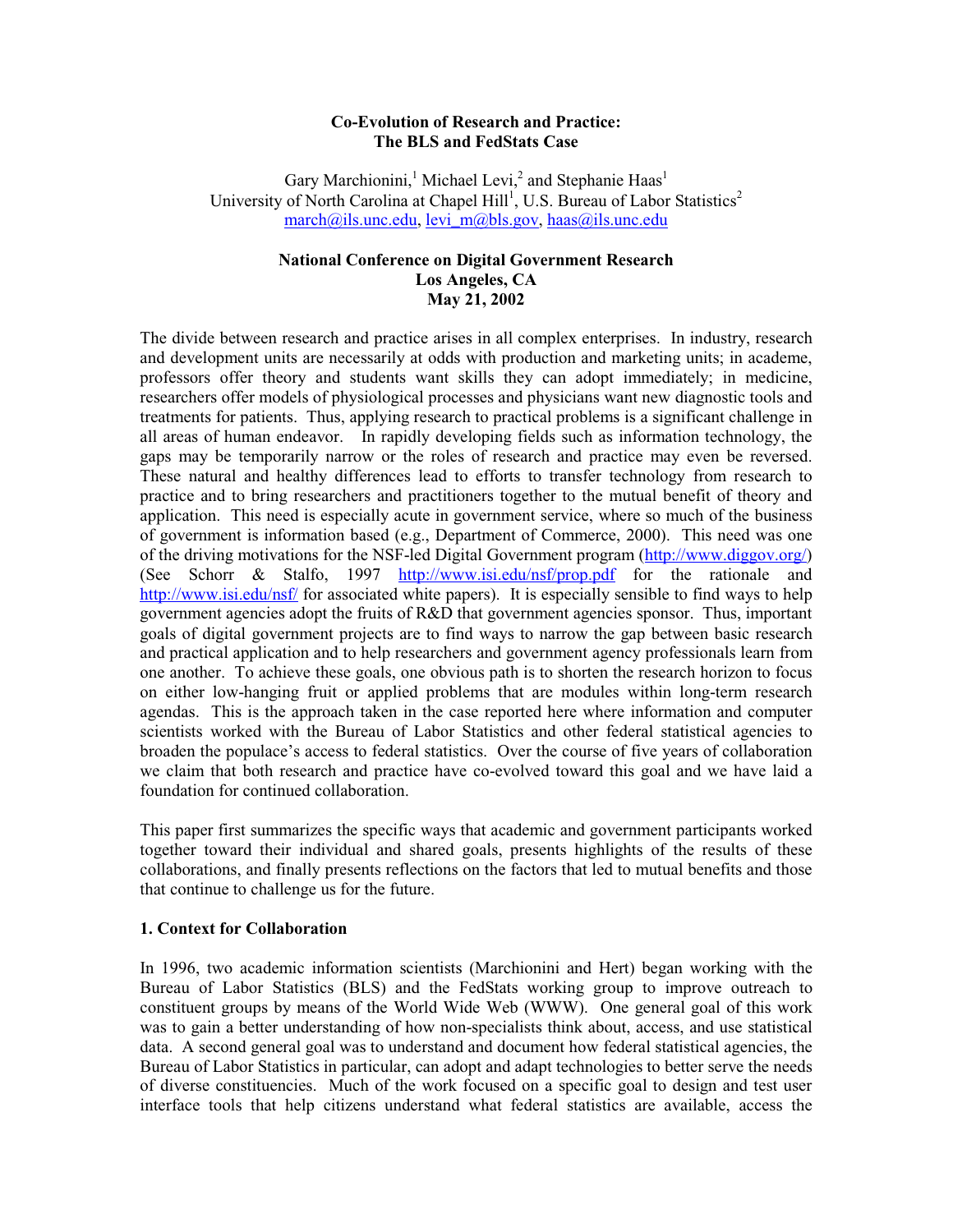statistics that are most pertinent to their needs, and use these data to answer questions and make decisions. Over the years, additional academic and government partners joined the effort.

The research motivation arose from our long-term goals to understand human informationseeking behaviors and develop principles for human-computer interfaces that facilitate information-seeking. The practical motivation for BLS arose from the desire to improve dissemination of federal statistics by leveraging Internet technologies. The researchers were happy to have access to data (statistics) that had not been well-studied and the government participants were happy to have guidance on user-centered design principles. One very interesting new research interest related to organizational change emerged over the five years as the team worked together and reflected on data and experience. The collaboration has benefited both the original needs of the researchers and the government agencies as well as stimulated new research questions and interests, and serves as the basis of ongoing research and development.

In the first two years of collaboration, Marchionini and Hert conducted interviews with agency staff, intermediaries, and end users; analyzed the transaction logs of BLS systems; analyzed email requests; and created and usability tested prototype user interfaces. These efforts led to a user task and type taxonomy, methodologies for assessing user behavior, and user interface design guidelines. A user interface tool called the Relation Browser was developed for use in the Fedstats website and tested in laboratory studies. In the third year, Stephanie Haas joined the team and focused on understanding the linguistic mappings between end-user vocabularies and agency vocabularies. The Relation Browser tool was revised based on the usability tests and implemented as an alternative site map for Fedstats and field tested over a nine month period. This tool continues to be developed and expanded at UNC and has been applied to a patent database for carbon dioxide research and several digital library projects. A two year NSF Digital Government grant (1999-2001) brought Ben Shneiderman from the University of Maryland and Liz Liddy from Syracuse University together with Marchionini and Hert to focus on making statistical tables from federal agencies easier to find and use. The academic team worked with several government agency partners (BLS, EIA, Census, NCHS) to study how people find and understand statistical tables. Metadata issues for statistical information were investigated and mapped to interface tools. Dynamic query tools and natural language processing techniques were developed to facilitate finding statistical tables and a table browser tool was developed and extensively usability tested.

These efforts led to several technical reports and refereed papers that address theoretical issues related to human information seeking, electronic statistical tables (e-tables) as a distinct medium, dynamic user interface design and testing, and the interactions among information flows and organizational cultures (see www.ils.unc.edu/govstat for various papers and reports). The longterm goals of the various academic partners were advanced in incremental but important ways especially through extension to statistical data and the specialized needs and requirements numeric data bring to information seeking and the technology that supports it.

From the government agency point of view, these collaborations have served to guide the development of specific websites and helped establish procedures and policies for long-term planning. Agencies benefited in three significant ways:

1) Education. Though the principles of Human-Computer Interaction were not entirely new to BLS at the inception of the Digital Government collaborations, the partnership brought Federal staff a deeper and more grounded understanding of usability engineering in practice. Researchers explicitly and implicitly demonstrated concrete models of user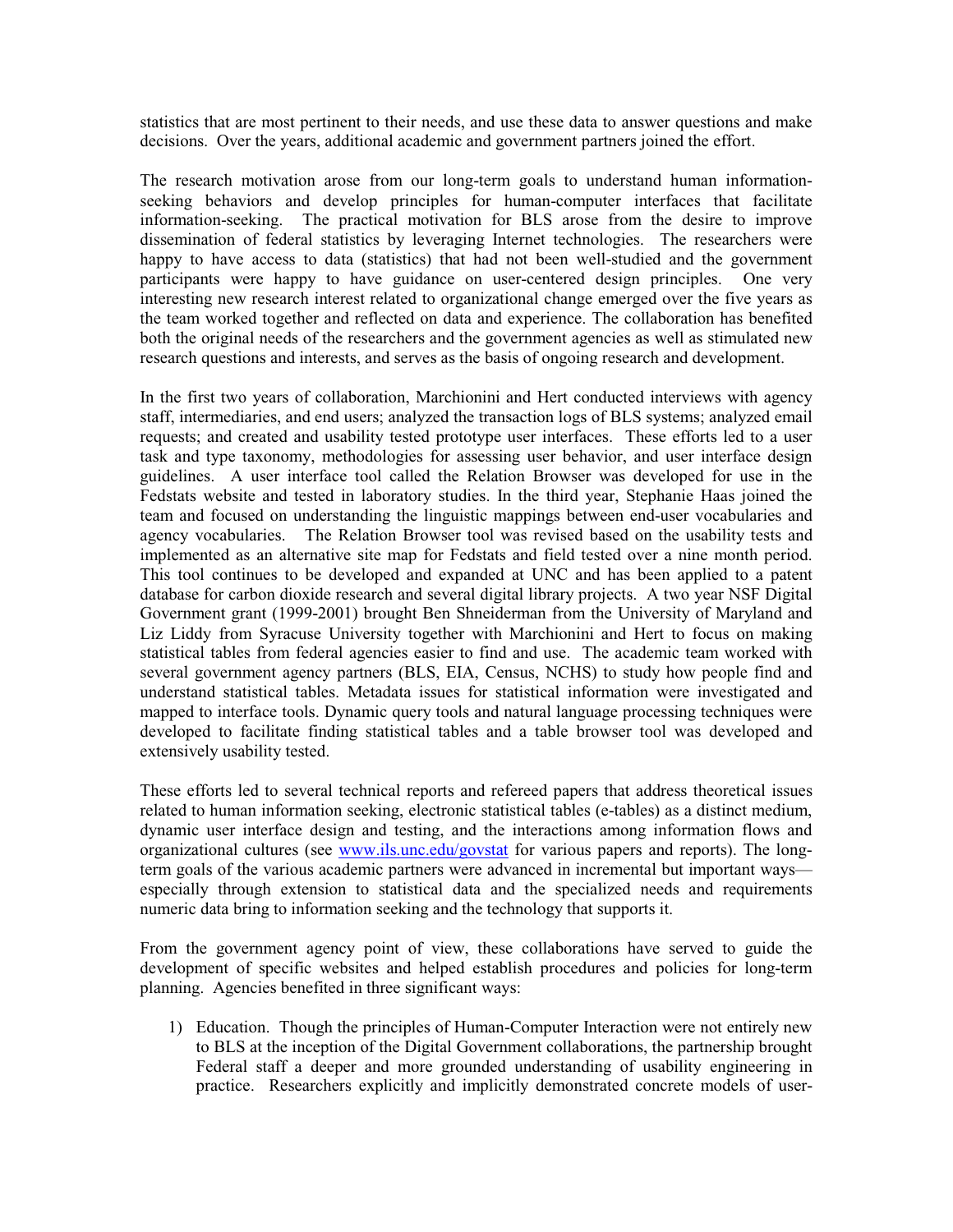centered design and evaluation, models that BLS staff have internalized and are now using and expanding in other areas of work

- 2) Functional requirements. The various reports and less formal communications with researchers provided agency staff with specific recommendations for site improvement, many of which were adopted. Researchers' empirical test results lent credibility to agency redesign decisions and were often quite useful in marketing changes to higher levels of management.
- 3) Motivation. Researchers' "inspirational prototypes" stimulated new ideas and gave agency staff the impetus for more imaginative thinking than might have occurred otherwise. In particular the iterative "generate one or more candidate designs, test them to ascertain which elements succeed and which fail, use these results to create the next generation of designs, and repeat" approach to systems analysis freed agency staff from the fear of making mistakes and encouraged creative risk-taking.

Over the course of these projects, the academic and government teams held formal face to face meetings at least twice a year, communicated via email, email lists, and phone conferences, and collaborated on presentations at various professional meetings (e.g., ASA, ICES, NHSC, ASIST, JCDL, DG01).

### **2. Status of Selected Collaborations**

These various collaborations have yielded a range of benefits. We focus on two here: the BLS website and the organizational interface of BLS. The BLS website in 1996, like most academic and government websites of that day, was very organization-centric. There were nine graphic buttons that mainly reflected how BLS is organized and how data was distributed in the print medium (data, economy at a glance, keyword search, surveys and programs, publications and research papers, regional information, about BLS, other statistical sites, and what's new). The vocabulary used was predominantly agency-oriented throughout the website. Transaction log analyses demonstrated massive numbers of requests for the Occupational Outlook Handbook and key values such as the consumer price index and the unemployment rate. Recommendations for making those resources and data available directly from the home page and moving less-often requested data deeper in the site architecture were made early and these changes were undertaken over several iterations. Interview data as well as usability tests demonstrated a disconnect between ordinary language vocabulary and agency-specific vocabulary. Over time, terms such as 'inflation' were included even though official BLS reports do not use the term to reflect concepts of consumer or producer price increases over time. User testing of early user interface (UI) prototypes based on the user task taxonomy demonstrated the efficacy of clustering user options according to common tasks. Interviews and usability tests also demonstrated that people are concerned with localizing data to their geographic region. Various prototypes and, more importantly, the usability tests conducted to assess them, demonstrated the efficacy of designs that minimize user clicks and aim to give people 'look aheads' to make decisions about clicking on hyperlinks. Many of our recommendations to focus on getting highly organized information on the home page and providing this information in layers that provide increasing details without page reloading time penalties have been adopted in the current BLS website. The current page has a business-like look with a large number of highly organized links to BLS data labeled with terms that reflect non-specialist vocabularies. A prominently displayed set of commonly requested data is provided with additional details available via mouseover events. Common currently asked questions are available as well as a dynamic US map to allow selections by regions and states. Overall, the site is much more oriented to wide ranges of non-specialist users with diverse labor and economic statistical information needs. This evolution was facilitated by the research results as BLS leaders were able to justify design changes with empirical results.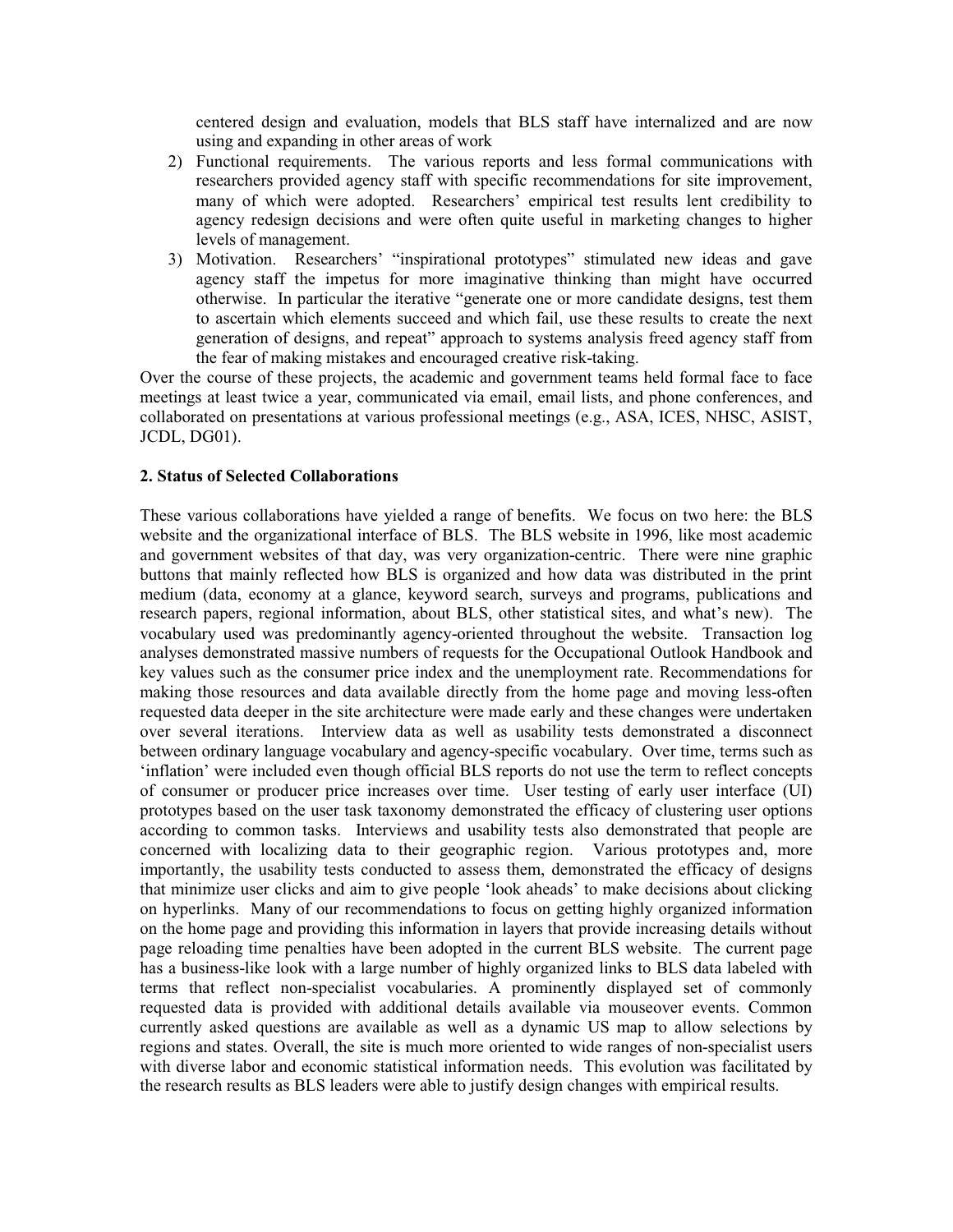From the academic point of view, these changes have come about very slowly and not all of the recommendations have been adopted. For example, Java applets allow more innovative designs that provide more layers of information on a single screen. However, a government website that serves the entire population must aim for modest technical environments and user population expertise levels, thus Java applets and the associated technical challenges they bring in today's environment can not entirely replace functionality that depends only on lower-end capabilities. There is a significant tension between a demonstrably useful UI feature in the laboratory and implementing it in a production environment that includes strong competing service perspectives from diverse groups of distinct stakeholders (various government and political groups, consumer and business groups, etc.). Facing this tension directly over time in ongoing relationships is helpful to researchers to develop richer theoretical models of human or system behavior that include the constraints of real-world systems. The tension is also helpful to government technicians as they invent ways to incorporate useful features by pressing existing tools and techniques more fully and include research results in design rationales and long-term planning.

Equally important to the UI evolution of the BLS website was the development of a user-oriented culture within the BLS organization itself. The data systems, policies and procedures, corporate culture, and public face of an agency or institution taken together make up its *organizational interface* and encompasses the intersection of people, data, tools, and policies specific to an organization. The evolution of BLS' organizational interface is evidenced in several ways beyond the user-orientation of the website. Interviews with staff demonstrate that more time and effort is devoted each year to interacting with the public via email. New attention to quality control abounds as formal procedures for timely releases and error corrections/updates are developed. There is a realization that posting values in the WWW environment means that corrections are extremely difficult to propagate since distribution is wide and instantaneous (compared to traditional settings where a few large, well-known users accessed the data and could be directly alerted to errors or updates). In some cases, email responses to public questions are treated as official documents, thus making them subject to the same review requirements as press releases. Some interviewees say that this attention to quality has actually raised the morale of the staff by reinforcing the importance of their work. These changes have been an interesting new research thread to follow and we have begun to develop a theory of organizational interface that includes bidirectional information flows within the information life cycle.

Additionally, the collaboration has influenced the evolution of the BLS website from its origins as an add-on service to a crucial part of the Bureau's information infrastructure. Most importantly, usage continues to expand as millions of requests are handled each month and this broad-based usage has strong political influence. It is hard to imagine BLS operations today without Internet-based outreach. In addition to the public aspects of the organizational interface, there are several internal manifestations of this infrastructure. The staff and systems (LABSTAT) within BLS have assumed more prominence and resources in the organization. BLS operates a usability testing laboratory that tests UIs for the various web services as well as the survey data collection interfaces. The overall website development is seen as an ongoing process with planned redesigns and adoptions of new technical components. The staff has expanded transaction log analysis as a technique for monitoring and improving website quality as well as reporting impact data to oversight agencies. In our face-to-face meetings, the team has repeatedly discussed the increased volume of email requests that accompany the rising web traffic at BLS and ways that these requests can be better managed without new personnel.

Finally, the collaborations have brought new partnerships for ongoing work. We are beginning a new effort as part of the NSF Digital Government Program to study issues of integration requirements needed for a national statistical knowledge network (NSF Grant # 0131824). We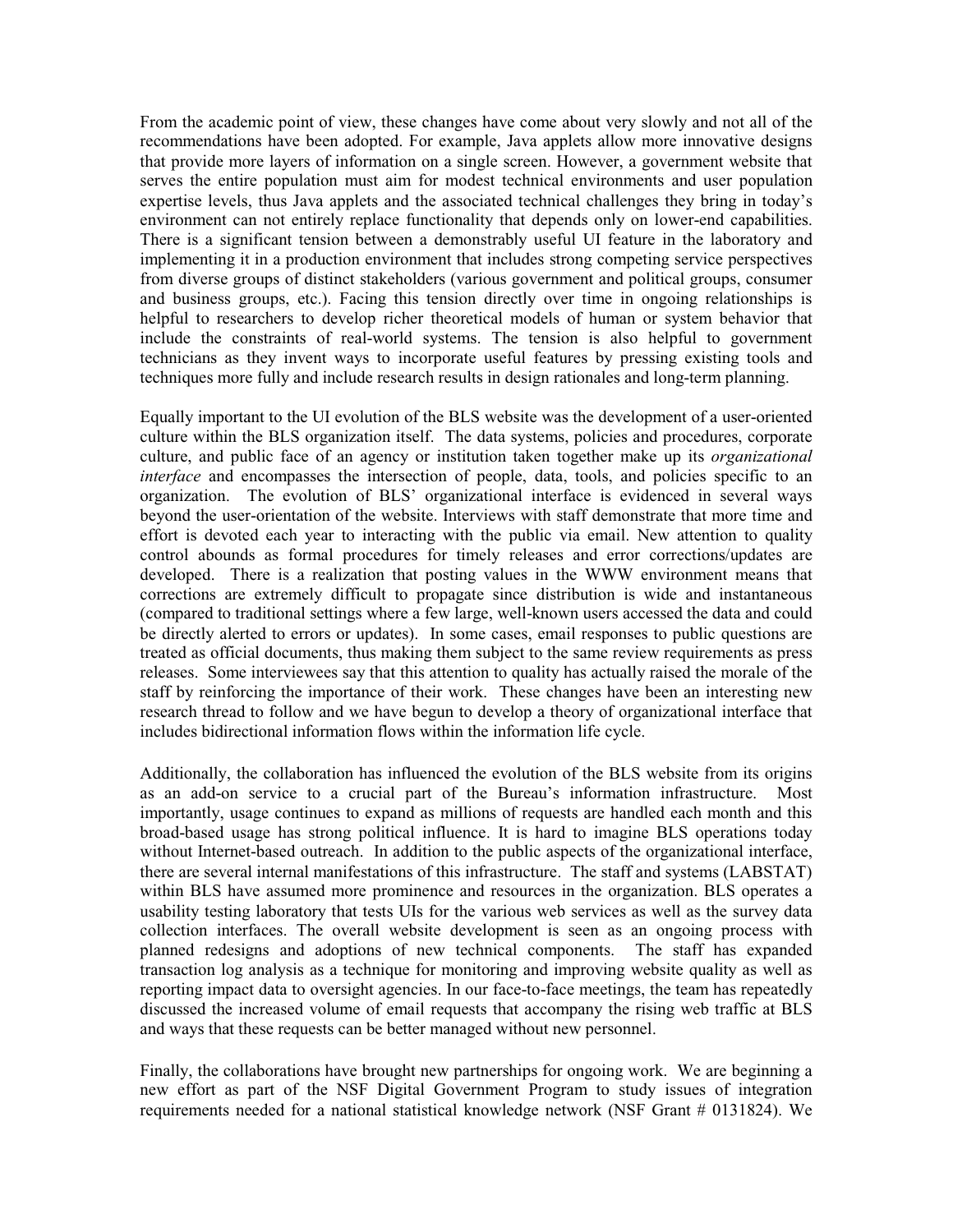will work with Fedstats agencies and state agencies to make government statistical data more accessible and understandable to non-specialists who need data to make better decisions. We will address horizontal integration across federal agencies (e.g., interoperation for data and metadata vocabulary, interfaces, and the overall user experience), and vertical integration across levels of government (e.g., linking state and local data to federal sources). This new effort will build upon existing partnerships and extend them to new levels of government.

### **3. Reflections on Collaborations**

From the research point of view, these collaborations have been highly beneficial. Our long-term research agenda to understand human information seeking and the influences of technologies on those behaviors has been enriched by adding statistical data as a new facet. The bulk of the work in information retrieval focuses on textual information. Our own work has focused on text retrieval interfaces and more recently on video data. The addition of statistical data adds an important dimension to our own research as well as the field of information retrieval overall. Unlike video, which is highly expressive with multiple channels of information flow requiring massive human bandwidth, statistics stand at the other end of the representation spectrum. Statistics are highly compressed representations—a single number that requires a few bits of storage and bandwidth to transmit can represent a complex amalgam of raw data and underlying assumptions. The CPI, for example represents an often-debated condensation of change in prices for 80,000 items in 200 consumer categories for two overlapping samples of the US population.

The scope of the 'story' behind this single numeric value is astounding. A single value packs an enormous amount of effort and has strong influence on the thinking and behavior of experienced observers. From an information theoretic perspective, the single value that takes little screen real estate or ink on paper is associated with a huge volume of additional information—there is a network of knowledge behind it. Finding ways to link or reveal these associations at a useful point in the user's interaction is an important design challenge. For example, some background information is necessary so that information seekers can be guided during search and to help them recognize that this background information itself has value in contextualizing the statistical values they will encounter during search. Other information aids in the use and understanding of retrieved statistical values. One of our happy discoveries is how rich the agency's information holdings are in this type of supporting information; the development task is therefore how and when to "make visible the invisible," rather than to create masses of new information resources.

Many of these challenges became clear as we worked to understand e-tables and how people find and understand them. At the level of general information-seeking activity, users' support needs are the same regardless of the format of the information; they require an understanding of what information they can expect to find on the site, how it is organized and structured, and how to synthesize it for their own purposes (Tenopir, 1999; Young & Diaz, 1999). Exploring how best to provide support for different granularities of user needs as well as types of data, including statistical data, is an important extension of information seeking research. Additionally, the partnerships with statistical agencies provided real data with all the special case constraints a production system entails. This was valuable to our theoretical understandings as we begin to incorporate statistical data into our overall theory of information architecture and information seeking. In addition to the theoretical advances, associations with important government agencies also brought credibility as we worked with people and forged partnerships with others.

The partnerships have been very beneficial from the agency point of view, as well. BLS, in particular, took advantage of several key products of the collaboration. The first was the user task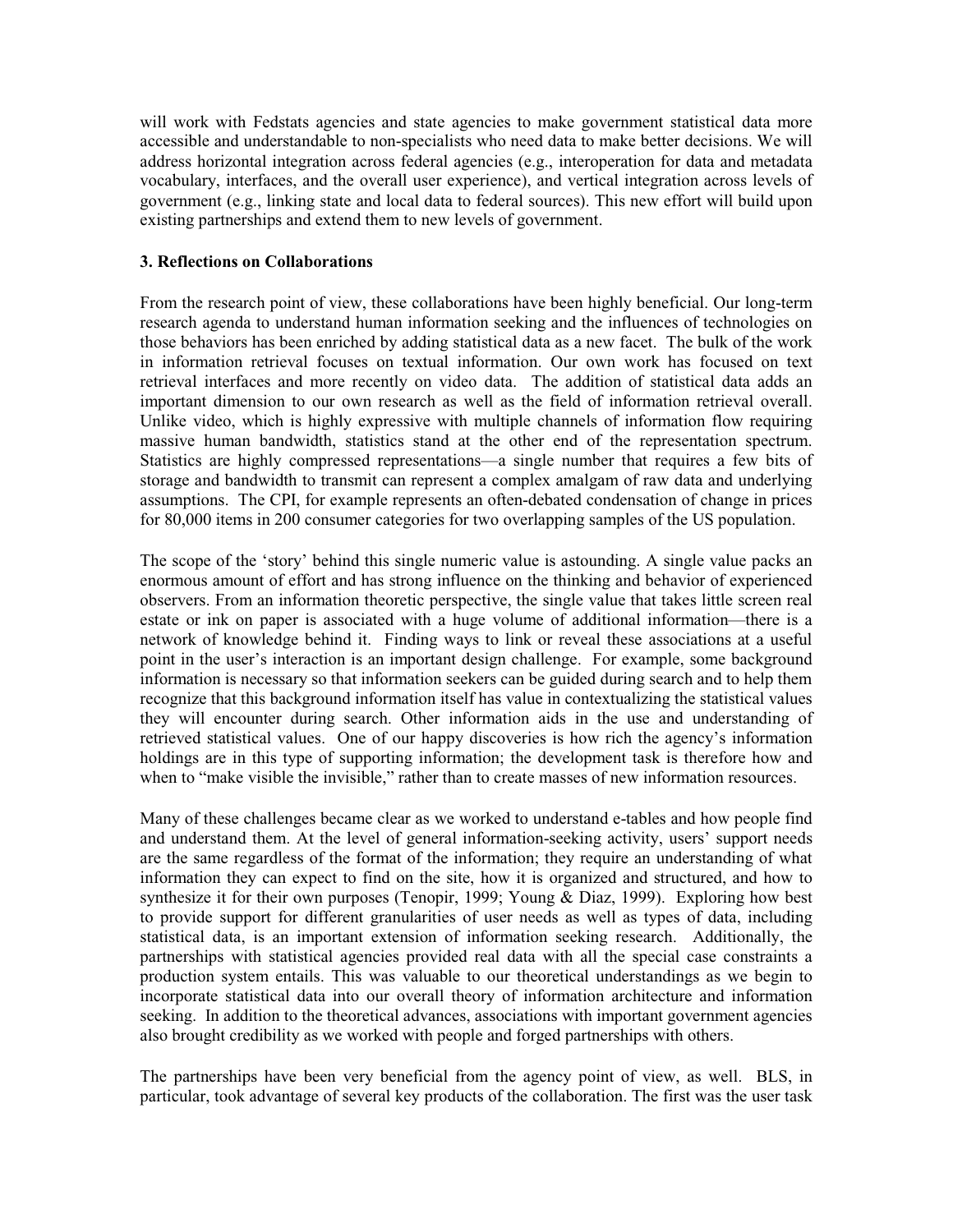and type taxonomy created by Hert and Marchionini early on in the project. Prior to this work BLS had a fairly solid intuitive sense of the diversity of users' goals, statistical sophistication, and computer expertise, but had little or no detailed information and certainly no empirical evidence on which to base system specifications. Not only did the first Hert and Marchionini report portray a nuanced target population for future designs, it also specified the population that had to be sampled for end-user testing.

The second significant work product was the sequence of prototype user interfaces and the accompanying usability evaluations. These gave the LABSTAT design and implementation team a set of heuristics and concrete functional recommendations that were introduced piecemeal from 1997 to 2000, and then played a central role in the full site redesign of 2001.

The linguistic analysis conducted by Haas has been used to develop the "Topics A-Z" section of the current BLS public Web site as well as the site glossary. It is typically quite difficult for domain experts to "forget" their specialized vocabularies and use language that is intelligible to the lay public. Vocabulary mappings such as those prepared by Hass are invaluable both as a point of departure and as a pointed reminder that help systems and other explanatory materials must be framed in a context that makes sense to the intended user populations.

The table browser, though still not implemented on the BLS site, may ultimately prove to be the work product with the most significant long-term impact. Using the Web as a convenient mechanism to deliver traditional statistical artifacts rapidly to a large group of end users is one thing; taking advantage of the Web to fundamentally transform the most basic statistical artifact that exists is quite another. BLS is currently working hard to create the basic operational infrastructure required to implement table browser functionality. Building new applications on top of this infrastructure will be an exciting next step.

Finally, the importance of inspiration cannot be overemphasized. It is easy for a development organization embedded within a large bureaucracy to become so mired in day-to-day operations and maintenance activities that it loses sight of the broader horizons. Having the opportunity to meet and exchange ideas regularly with researchers who are not bound by the same constraints frees the imagination and creativity of in-house staff. Some of these new ideas are based on specific communications with the research community, others may have no obvious connection to the topics discussed but nevertheless would not have developed without such interaction.

Reflecting on these collaborations, it seems clear now that there was a co-evolutionary process underway as the academic researchers interacted with the agency personnel. It is certain that BLS and Fedstats would have continued to evolve their Internet-based dissemination and that many organizational changes would have occurred without any research partner involvement, although the self-reflection and user-orientation may not have been as prominent. Likewise, the academic researchers would have continued to develop their research agendas, although the statistical data facet would have not been as prominent. Reflecting on why these collaborations were fruitful and are the basis for continued work, there appear to be two primary factors of influence. Foremost, participants from both communities have been willing to be flexible in their goals and specific activities for the partnerships. The flexibility on the research side was related first to undertaking theoretical work with an eye to practical applications. This flexibility is possible if researchers see the specific studies as incremental contributors to a long-term research agenda rather than ends in themselves. A second kind of flexibility was related to remaining patient as recommendations rooted in empirical work were slowly digested and only sometimes heeded. On the practice side, participants were willing to look beyond immediate operational needs in a large, complex organization and consider alternative viewpoints about end users' needs that sometimes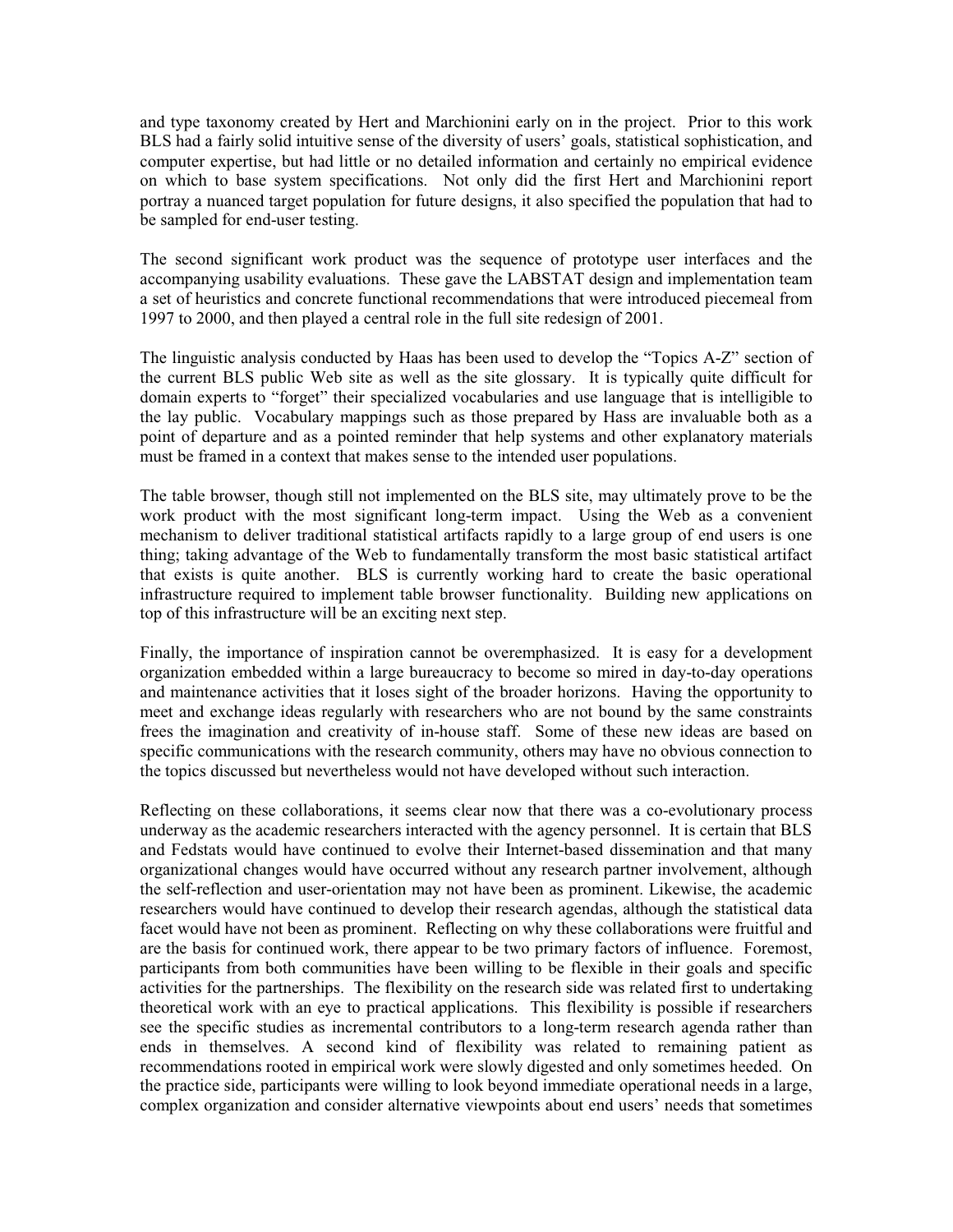conflicted with well-established practice. This give and take on both sides made co-evolution rather than parallel evolution possible.

Second, participants made real commitments to the collaboration. This was demonstrated most directly in the time invested on both sides and in the funding sought and provided to support the work (both in the form of grants to the researchers and in the use of BLS resources to implement the recommendations.) These commitments were facilitated by strong and sustained communication channels. In the early years, there were formal semiannual meetings at BLS and in later years, these were augmented by additional formal semiannual meetings with the larger Fedstats community. Email and telephone conference calls maintained momentum between the formal meetings and listservs allowed the entire community and subgroups to sustain discussion and exchange. There were more than 600 email messages on the BLS aspects of the project in years four and five; 1200 email messages logged for the two year NSF project, plus 100 project listserv (with 46 members) messages and several hundred more in specific folders for studies. In addition to these project-based communication venues, participants from academe and government collaborated on talks and papers at professional conferences and used those opportunities to continue discussion and planning. Presentations and papers were given at venues as diverse as the American Statistical Association, National Health Statistics Conference, Digital Government 2001, Joint ACM/IEEE Conference on Digital Libraries, American Society for Information Science and Technology, ACM Conference on Universal Usability, National Association of Counties Conference and Exposition, and the International Conference on Establishment Surveys. In addition, there were a number of workshops and meetings sponsored by NSF or BLS that involved multiple partners in presentations.

From a funding point of view, BLS invested each year in the work with contracts to academic researchers, NSF provided a two-year grant and in both cases, researchers invested time in preparing proposals and work plans. Another important illustration of time and resource commitments was Hert's ASA Fellowship to BLS for a year in which she interacted on a daily basis with the federal statistics community. Although grants and contracts flow from government agencies to researchers, these investments are truly a two-way street as substantial time, effort, and travel are required on the part of the researchers to carry out the work and insure that communication continues.

Others wishing to build ongoing partnerships are encouraged to adopt the following guidelines.

- Create or build upon shared interests and clearly state goals for the collaboration. From the shared goals, create specific objectives that unite theoretical frameworks with concrete products and outcomes.
- Hold regular meetings in small working groups plus annual conferences with the entire stakeholder community; augment these face to face meetings with email and listservs.
- Align individual goals (e.g. tenure/promotion) of participants with products and outcomes.
- Provide sufficient budget and time to accomplish the shared goals.

It is only through a series of quid pro quo exchanges of flexibility and commitments that trust builds up over time. Ultimately, it is this trust that causes co-evolution. These two factors of flexibility and commitment are of course strongly influenced by the personalities of the participants and one unifying characteristic in this case is a strong commitment by all participants to improving the human experience. This commitment is manifested in curiosity and willingness to try different approaches and a belief in sharing the results as broadly as possible.